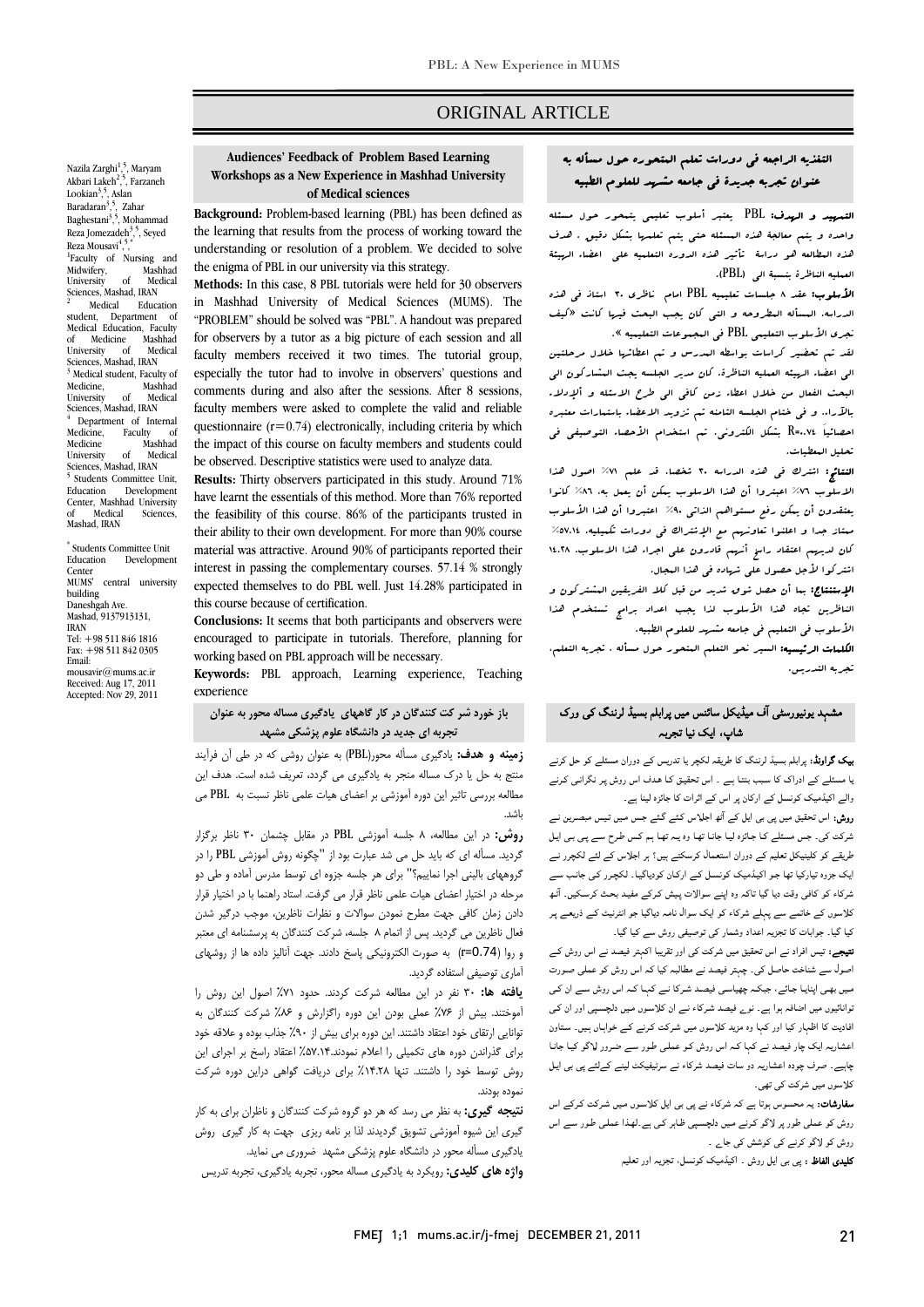#### **INTRODUCTION**

 Barrows and Tamblyn (1980) have defined problem-based learning (PBL) as the learning that results from the process problem. Authentic PBL requires students to go through the same activities during learning that are valued in the real world (1). The intent is to challenge students with high impact problems that they will encounter in practice. These organizing what has been learned in small group tutorial of working toward understanding or resolution of a problems serve as a stimulus for learning and a focus for sessions for later recall and application in future work (2).

 Problem-based learning is a learner-centered educational method, an exciting alternative to more traditional lecture become more actively involved in the subject material and to develop critical thinking skills. Problem-based leaning is a comprehensive approach to education (3). Problem- based learning is not only a curriculum development but a process. The curriculum is carefully selected and designs problems that demands the learner the acquisition of critical knowledge, problem-solving proficiency, selfdirected learning strategies, and team participation skills approach to resolve problems or meet challenges that are based teaching by which students are encouraged to also an instructional approach. It is both a curriculum and (4). The process replicates the commonly used systematic encountered both in life and career.

 The first use of PBL was in Medical schools, by which the real world problems are utilized, rather than hypothetical case studies with neat, convergent outcomes  $(5)$ . It is occurred in the process of struggling with real problems knowledge base of graduates was rigorously tested .In PBL that students learn content besides critical thinking skills.

 their own learning and become increasingly independent of the teacher for their education. This produces independent learners who are able to learn on their own in life and in their future careers (6). The responsibility of PBL teacher is Learners are progressively given more responsibility for to provide educational materials and facilitate learning.

 An effective means of defining PBL is to outline the steps of students' learning. Stepien, Gallagher, and Workman (1993) provide the following summary: Problem-based learning is apprenticeship for real-life problem solving: students information, and unasked questions. The presented scenarios require problem solving, the way used in life: defining issues, producing hypotheses, searching for and then scanning data, refining hypotheses using collected developing solutions fit the problem conditions and discover a situation with undefined problems, incomplete data, doing empirical experiments or other research, evaluating and/or justifying solutions (7).

 In PBL, organizing the curricular content around problem scenarios rather than subjects or disciplines is emphasized.<br>Students usually work in groups or teams for solving or managing these conditions, but they are not expected to find a series of 'right answers' (8). A systematic educational method that involves students in learning essential knowledge and life-enhancing skills through an extended, complex, authentic questions and carefully designed scenarios rather than subjects or disciplines is emphasized. student-influenced inquiry process is structured around products and tasks.

#### **Introduction of PBL in Mashhad University of Medical Sciences (MUMS)**

 Many efforts have been made for involving faculty members student-centered ones. Workshops, CME programs, and also refreshment courses were carried out for them. PBL has a more than a 20-year history in this term. Many people have experienced such courses in different countries such as faculty members were educated in countries either whose curriculum was PBL or their teaching strategy was based on PBL, but unfortunately none of them has cut no ice and practical PBL has remained as an infertile project up to now. inconsistency of PBL with curriculum, lack of time due to arrangement of academic credits, lack of general interest among teachers and students and even lack of infrastructure and enculturation for applying this method, etc. Regarding the history of PBL, recent project was defined both for<br>undating and feasibility of this method of MUMS in the field of Instructional methods, especially Netherland, Canada, Japan, etc. as an observer and many Perhaps this is due to unfeasibility of these courses, updating and feasibility of this method.

It is a format that simultaneously develops both problem It is a format that simultaneously develops both problemsolving strategies and knowledge bases and skills by placing students in the active role of problem-solvers. A problem- based learning is student-centered, makes a fundamental shift from a focus on teaching to a focus on learning.

 A systematic educational method that involves students in learning essential knowledge and life-enhancing skills structured around complex, authentic questions, and through an extended, student-influenced inquiry process is carefully designed products and tasks.

 Designing the project took 3-4 month by the head of the student committee of EDC. He tried to find a tutor, manage translate PBL educational materials, and send the content as a guide book for observers. The head of the committee and the tutor, and the head of the committee and the tutorial group had several informal sessions before and after tutorial respectively; therefore planning and conducting such project in MUMS lasted 8-9 month (June 2009-january the students for data collection on PBL, prepare and sessions in order to coordinate and evaluate the sessions 2010).

#### **METHODS**

 So far, tutorials were held in a climate, set privately as a classroom so that tutor and the participants could interact in a stress-free environment and share their knowledge under the umbrella of the tutor's supervision, but we made a new experience in MUMS recently.

In this case, 8 tutorials were held in front of the eyes of observers, 30 faculty members and medical education students, who were invited for learning what PBL is and its which had to be solved was "PBL" as to "The principal idea behind PBL is that the starting point for learning should be a problem, a query, or a puzzle that the learner wishes to steps and how PBL tutorials is like, i.e. The "PROBLEM" solve (9).

solve (9).<br>In other words we decided to solve the enigma of PBL in our university via this strategy. A handout was prepared for the observers by the tutor as a big picture of each session and all faculty members received it two times, when participated in sessions, in paper version and before the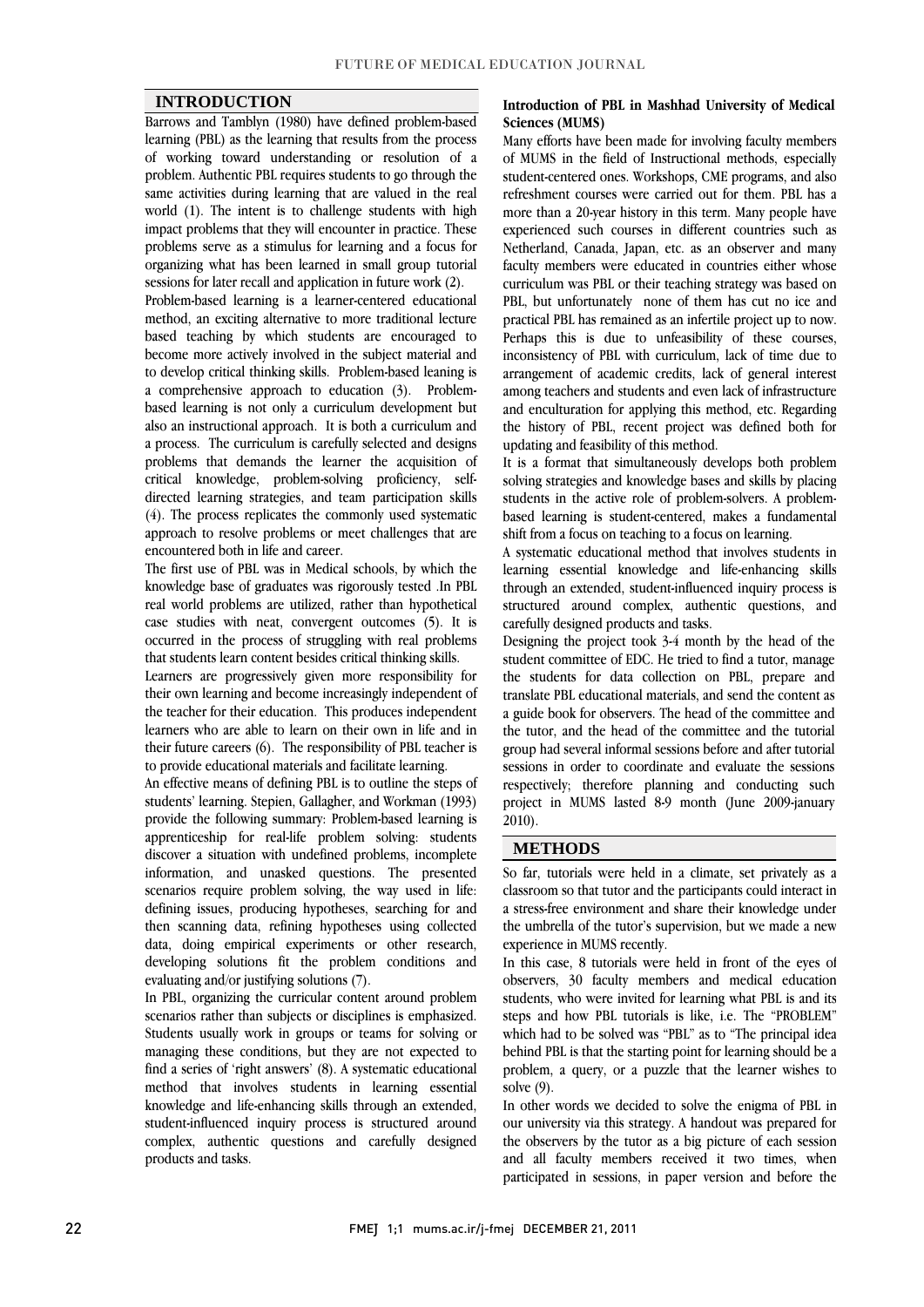$\overline{a}$ 

 next session in electronic version via their e-mail as a review. All of the tutorials were recorded on video-tapes. The tutorial group, especially the tutor had to get involved in observers' questions and comments during and after the to complete the questionnaire electronically, including criteria by which the impact of this course on faculty members and students could be observed. It should be this questionnaire. Descriptive statistics were used to analyze the data, the effects of eight educational sessions on observers (faculty members) and participants (students of tutorial group). A pilot study was done for calculating study. Split-half method was used for the reliability of the questionnaire. Scores of odd and even questions were calculated separately, then the correlation between these scores was calculated using Spearman-Brown. The reliability  $\overline{a}$ sessions too. After 8 sessions, faculty members were asked noted that 10 educational experts reviewed and confirmed reliability; subjects participated in pilot study excluded from coefficient was 0.74 for the questionnaire.

#### **RESULTS**

 Thirty observers including 24 faculty members and 6 MSc Medical Education students participated in this study. As the from the analysis. So we lost 20% of our observers due to this. Of 24 faculty members, 21 filled out the questionnaire MSc students participated in pilot study, they were excluded electronically.

 qualitatively based on Likert Scale in which Strongly agree:5,Agree:4, No idea:3, Disagree:2, Strongly disagree:1 The questionnaire was scored both quantitatively and were scored.

 All subjects observed the 8 sessions of PBL. Observers both between and after tutorials. Analysis of findings revealed the following facts. 72.41 %( 15 participants) reported their agreement by learning material that really challenged them and were conducive to learning new things. It should be noted that around 14.20  $\%$  participants) strongly agreed with this. So, more than 86% of the participants challenged their previous knowledge by this course. 66.66 %( 14 participants) agreed with learning basic knowledge of PBL during this course and again So, around 71% have learnt the essentials of this method. 52.38% (11 participants) got the feasible results of this course and 23.8 % (5 participants) demonstrated their strong agreement. So, more than 76% reported the example of this coulder. Sensor (11 participation) agreed appropriate way of studying and 33.33 % (7 participants) strongly agreed in this term. So around 86% of the participants trusted in their ability to their own agreement with the fact that learning materials are important for them. It is interesting that 47.61 % (10 participants) strongly agreed with this importance. So the mportance of learning this method was stated by more than<br>90% of the participants. 47.61 % (10 participants) were interested in the presented material and 42.85 % (9 participants) strongly agreed. So, for more than 90% course follow their learning stream by participating in sessions things. It should be noted that around 14.28 %( 3 14.28% (3 participants) reported their strong agreement. feasibility of this course. 52.38% (11 participants) agreed development. 42.85 % (9 participants) reported their importance of learning this method was stated by more than material was attractive.

 52.38 %( 11 participants) were interested in PBL content area too and 38 %( 8 participants) strongly agreed. So, more than 80% of participants reported their interest in PBL area apart from the course. 47.61% (10 participants) reported then the second solutions whenever they hear or participants was activated by this course. Just 14.28% (3 participants) participated in this course because of reported their triggering for thinking whenever they hear or strongly agreed. So thinking of more than 85% of certification.

 23.8 % (5 participants) reported their master in the PBL basic skills taught in the course and 14.28 % (3 participants) strongly agreed. So, around 37% got the master of skill.

strongly agreed. So, around 3/% got the master of skill.<br>47.61 % (10 participants) liked to pass the complementary courses and 42.85 % (9 participants) strongly agreed. So around 90% of participants reported their interest in passing the complementary courses. 57.14 % (12 participants) strongly expected themselves to do PBL well than 95% expected to do it well. Time of course was proper for around 70% and place of course was proper for more and 38 % (8 participants) stated their agreement. So more than 86%.

### **DISCUSSION**

As to Albenese and Mitchell, the aims of PBL are: Improving the learning environment of medical school

 Improving lifelong learning skills and clinical performance enhancing numanisuc skills of teamwork and attention to<br>patients (10). We tried to develop this instructional method through MUMS using this technique for teaching it in order to bring in the faculty members to the PBL atmosphere. Obviously, in these sessions their role was defined implicitly as an active observer or participant. So this trend can<br>qualify the teaching-learning process because of the Enhancing humanistic skills of teamwork and attention to as an active observer or participant. So this trend can following:

٦

 PBL may increase skills-level, flexible learning process, a way of reducing the costs of teaching, enabling students to students a chance to draw on their own experiential knowledge,and allowing them to reflect on the very process of their own thinking and meaning- making. It can be enjoyable and nurturing, making them more goal-oriented, introduction to the research process. One is allowed to make mistakes and learn from them. Group interaction enables individuals to see the many perspectives in a problem .All of these are valuable professional and teamdecide and prioritize their own learning agenda, giving the seeing their work in a larger perspective. It is an excellent working skills for life beyond university.

 High level of communication skills could be achieved and also ability to define problems, gather and evaluate the information,and develop solutions is obtained. Team skills, i.e., ability to work with others could be developed and the ability to use all of the above to address problems in a<br>complex real-world setting could be taught (11). complex real-world setting could be taught (11).

 Both participants(students participated the tutorials and observers) came to this conclusion that BPL is a a method In which the approach of student-tentered and experiential<br>quality can be found, it is not only inductive and builds on/challenges prior learning but also context-specific. Usually problems are complex and ambiguous, and require meta-cognition and creates cognitive conflict, so they are in which the approach of Student-centered and Experiential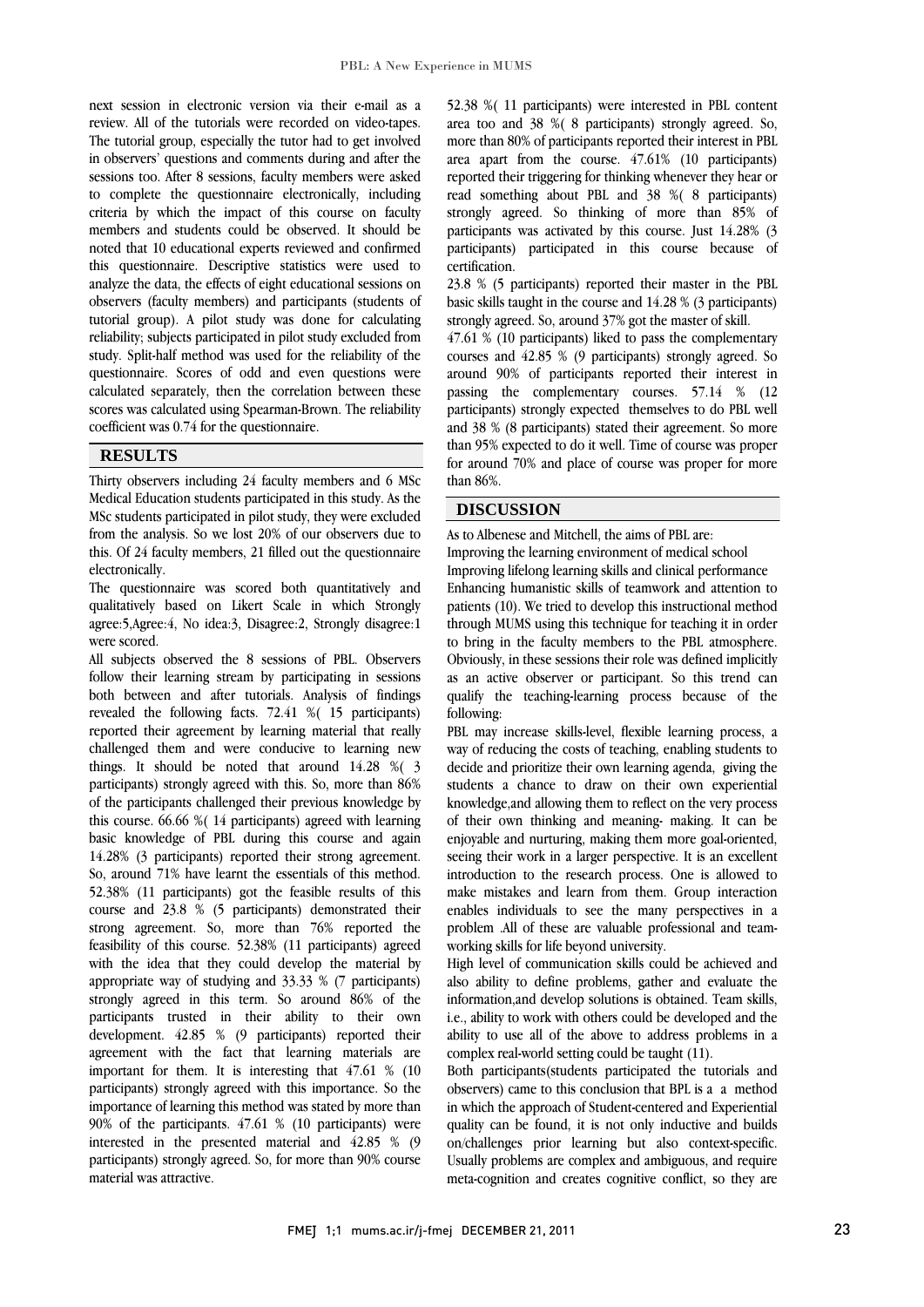conducive, collaborative, and interdependent. We did the course on the basis of the following:

 Presentation of Problem, Organization of ideas and prior knowledge (what do we know?), Posing questions (what do discussing resources, Research questions, summarizing, and analyzing findings, Reconvening , reporting research, Integration of new information, refining questions, we need to know?), Assigning responsibility for questions, Resolution of problem (How did we do?) (11).

And participants replied to the above by these activities:

problem. Analyzing/investigating the case, Re-structuring the problem, Formulating learning goals, Individual learning, Reporting  $\overline{\phantom{a}}$  $Clarifying$  the setting. Defining the back to the group (12).

In reality, this process was generated and repeated several times until the problem was solved (13).

 During all the sessions participants explored the issues at first then listed "What do they know?" developed, and wrote possible solutions, listed actions to be taken with a timeline, list "What do they need to know? Wrote up their solution with its supporting documentation, and submitted it and out the problem statement in their own words. Listed out finally reviewed their performance.

tinally reviewed their pertormance.<br>The most interesting issue for observers (faculty members) was understanding the tutors' role, because they had to play the tutor role in the near future after completing the PBL and tutor training courses. They reported their perception both orally specially in "TUTOR" session and written in the questionnaire. Fortunately their teaching was consistent<br>with the following point of views: with the following point of views:

 The PBL tutor will not teach—that is not their role during PBL. All PBL tutors are experts in their field, but that is not necessarily medicine. They are also all trained, and update the PBL process, particularly in the early days. They reported that they taught them by this course and participated in the tutorials and questioning sessions and discussions after that. Every quarier the ractifies were raced with determining now<br>to present the course material so that students not only gain knowledge of the discipline, but also become self directed learners who develop problem-solving skills they can apply in future courses and in their careers. In problem-based solve complex and authentic problems that help develop content knowledge as well as problem-solving, reasoning, communication, and self-assessment skills. These problems also help to maintain student interest in course material needed to be successful in the field. Almost any course can incorporate PBL, and most faculties and students consider their training regularly. They will guide participants through Every quarter the faculties were faced with determining how learning (PBL) courses, students work with classmates to because students realize that they are learning the skills the benefits to be substantial (14).

 It seems both participants and observers were encouraged a problem scenario for running a discussion on HOW TO DESIGN A PROBLEM and run a session on headache for running a discussion on TUTOR and PARTICIPANT by criticizing it by tutorial group. Participants developed their searching data and sharing their information via e-mail, to participate in tutorials, so that in two sessions, suggested knowledge and experiences throughout continuous informal sessions, telephone, and etc.

All during this process, as a student (participant), will be

 actively defining and constructing potential solutions. As an instructor (tutor), his role is primarily to model, guide, coach, and support the team through the learning and assessment process.

assessment process.<br>The most important characteristic of these sessions was its self-directedness. It was characterized by the juxtaposition of individual and collective analytical work combining team- based exploration and synthesis with individual research and analysis. Making learning more student-centered experiential and activity-based (15).

It can be considered as a proof for effectiveness of this course, because it could trigger participation of observers as well as participants.

while the exact format of rbl. varies considerably, certain<br>key features are consistent: an emphasis on learner-focused exploration of case based patient problems, and the use of patient case histories to help students identify learning issues that become the focus of individual and group While the exact format of PBL varies considerably, certain problem solving (16).

 As defined by Dr. Howard Barrows and Ann Kelson of Southern Illinois University School of Medicine, PBL is both a curriculum and a process. The curriculum consists of carefully selected and designed problems that demands the proficiency, self-directed learning strategies, and team participation skills. The process replicates the commonly used systematic approach to resolve problems or meet learner acquire critical knowledge, problem solving challenges that are encountered in life and career.

cnallenges that are encountered in life and career.<br>Problem-based learning (PBL) is an approach that challenges students to learn through engagement in a real problem. It is a format that simultaneously develops both problem solving strategies and disciplinary knowledge bases and skills by placing students in the active role of that simulates the kind of problems they are likely to face as future managers in complex organizations. Problem-based future managers in complex organizations. Problem-basedlearning is student-centered. PBL makes a fundamental shift problem-solvers confronted with an ill-structured situation from a focus on teaching to a focus on learning.

 As this 8-session educational course was an introductory, observers are expected to apply PBL method in their classes or clinical settings after completing the tutor training workshops which they registered after tutorials sessions. A study skins course (participant sinp) should be planned for<br>students as well. So, developing PBL without tutor and participants is impossible. Therefore, converting present teachers to tutors and students to participants is the best study skills course (participant ship) should be planned for guarantee for switching it in the real environment.

#### **ACKNOWLEDGEMENT**

 The authors wish to thank the Education department of MUMS for their financial support and invaluable assistance in conducting this study. The authors also offer their thanks to Mrs. Toktam Erfani, Mrs. Fatemeh Pour Esmail and Mr. Mohammad Ali Farshchi.

 **Financial support:** The whole project was sponsored by the Education Development Center of Mashhad University<br>of Madiael Sciences of Medical Sciences.

 **Conflict of interest:** No conflict of interest was involved in this study.